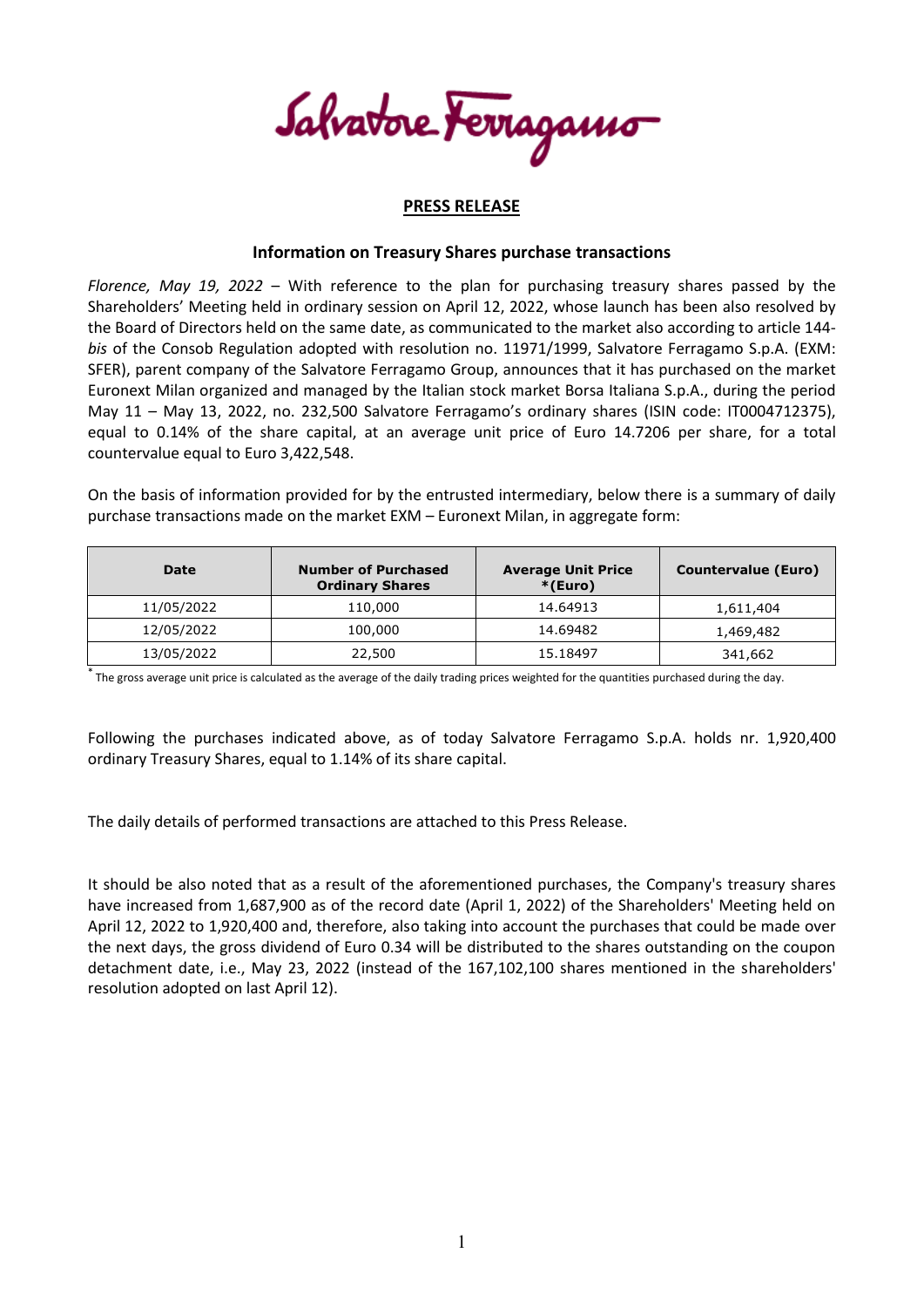Salvatore Ferragamo

## **Salvatore Ferragamo S.p.A.**

*Salvatore Ferragamo S.p.A. is the parent Company of the Salvatore Ferragamo Group, one of the leaders in the luxury industry, and whose origins date back to 1927.*

*Salvatore Ferragamo is renowned for the creation, production and worldwide distribution of luxury collections of shoes, leather goods, apparel, silk products and other accessories for men and women, including also eyewear, watches and fragrances under license.*

*Embedding the spirit of its Founder, Ferragamo reinterprets its heritage with creativity, innovation and sustainable thinking. Uniqueness and exclusivity, along with the blend of style and exquisite 'Made in Italy' savoir-faire, are the hallmarks of all Ferragamo's products.*

\*\*\*\*

**For further information:**

**Salvatore Ferragamo S.p.A.**

**Paola Pecciarini Group Investor Relations**

Tel. (+39) 055 3562230 investor.relations@ferragamo.com **Image Building**

**Giuliana Paoletti, Mara Baldessari Media Relations**

Tel. (+39) 02 89011300 ferragamo@imagebuilding.it

This Press Release is also available on the website [http://group.ferragamo.com,](http://group.ferragamo.com/) in the section "Investor Relations/Press Releases".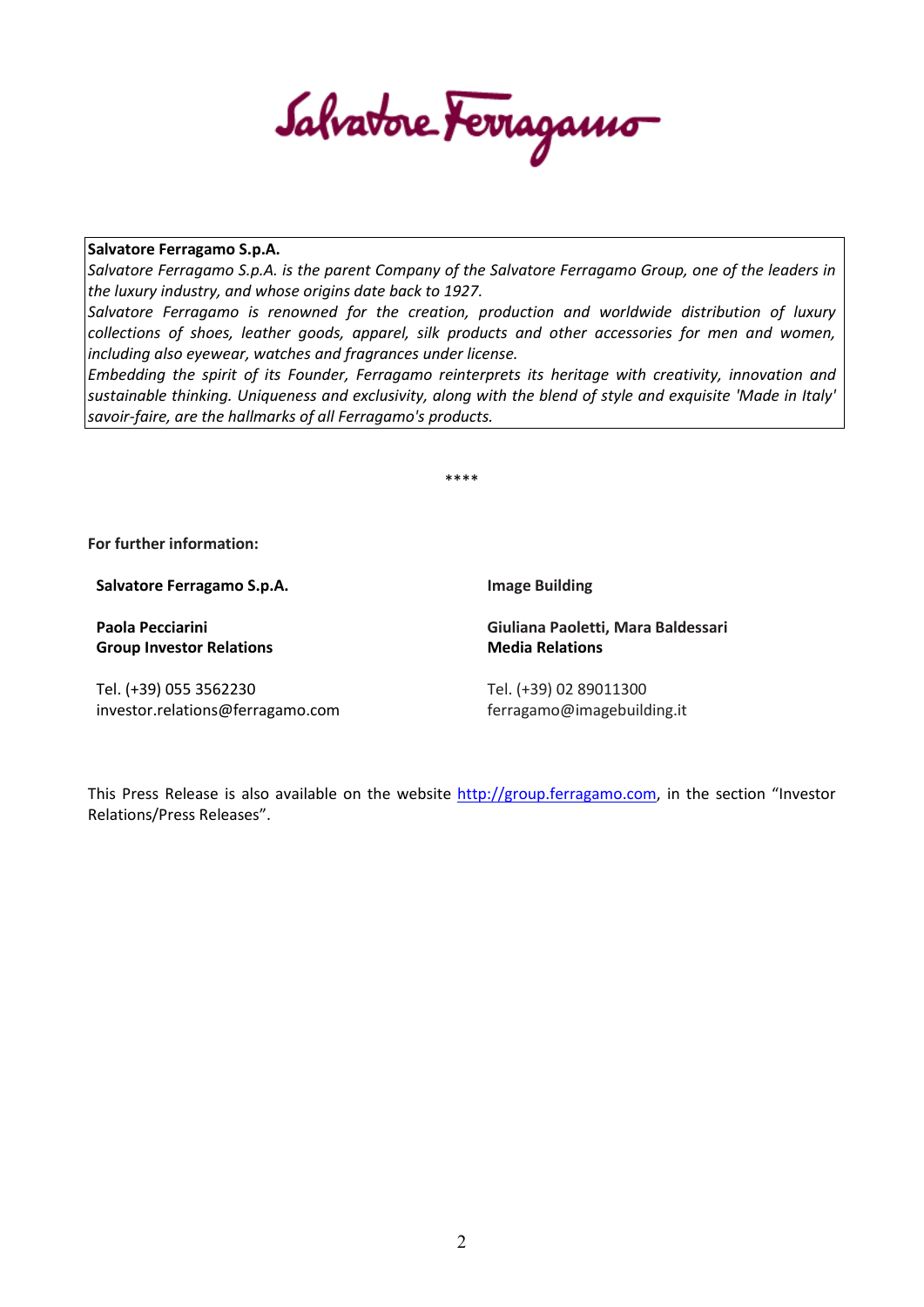Salvatore Ferragamo

## **Detail of the purchase transactions performed on 11 May – 13 May 2022:**

| 2.976<br>11/05/2022<br>17:35:45<br>14,85<br>44193,6<br>Euronext Milan<br>52<br>11/05/2022<br>17:29:07<br>773,76<br>14,88<br><b>Euronext Milan</b><br>11/05/2022<br>17:29:07<br>164<br>2440,32<br>14,88<br><b>Euronext Milan</b><br>126<br>1874,88<br>11/05/2022<br>17:29:07<br>14,88<br><b>Euronext Milan</b><br>11/05/2022<br>17:29:07<br>14,88<br>16859,04<br><b>Euronext Milan</b><br>1.133<br>17:29:07<br>1815,36<br>11/05/2022<br>122<br>14,88<br><b>Euronext Milan</b><br>17:29:07<br>29,76<br>11/05/2022<br>14,88<br><b>Euronext Milan</b><br>2<br>3<br>17:29:07<br>11/05/2022<br>14,88<br>44.64<br><b>Euronext Milan</b><br>70<br>11/05/2022<br>17:29:07<br>1041,6<br>14,88<br><b>Euronext Milan</b><br>97<br>17:29:07<br>11/05/2022<br>14,88<br>1443,36<br><b>Euronext Milan</b><br>17:29:07<br>11/05/2022<br>500<br>7440<br><b>Euronext Milan</b><br>14,88<br>17:29:07<br>2.208<br>32855,04<br>11/05/2022<br>14,88<br><b>Euronext Milan</b><br>11/05/2022<br>17:28:56<br>477<br>14,85<br>7083,45<br>Euronext Milan<br>11/05/2022<br>17:28:56<br>29,7<br>2<br>14,85<br><b>Euronext Milan</b><br>17:28:56<br>935,55<br>11/05/2022<br>63<br>14,85<br><b>Euronext Milan</b><br>17:28:56<br>2<br>11/05/2022<br>14,85<br>29,7<br><b>Euronext Milan</b><br>60<br>17:28:56<br>891<br>11/05/2022<br>14,85<br>Euronext Milan<br>11/05/2022<br>17:18:56<br>130<br>1924<br><b>Euronext Milan</b><br>14,8<br>1.439<br>21297,2<br>11/05/2022<br>17:18:56<br>14,8<br><b>Euronext Milan</b><br>5.217<br>11/05/2022<br>16:40:19<br>14,94<br>77941,98<br>Euronext Milan<br>11/05/2022<br>16:40:19<br>1.540<br>14,94<br>23007.6<br><b>Euronext Milan</b><br>298,8<br>11/05/2022<br>16:40:03<br>20<br>14,94<br>Euronext Milan<br>920<br>14,94<br>11/05/2022<br>16:40:03<br>13744,8<br><b>Euronext Milan</b><br>300<br>4482<br>11/05/2022<br>16:40:03<br>14,94<br><b>Euronext Milan</b><br>11/05/2022<br>16:40:03<br>320<br>14,94<br>4780,8<br><b>Euronext Milan</b><br>2136,42<br>11/05/2022<br>16:40:03<br>143<br>14,94<br><b>Euronext Milan</b><br>11/05/2022<br>16:40:03<br>940<br>14,94<br>14043,6<br><b>Euronext Milan</b><br>11/05/2022<br>16:40:03<br>300<br>14,94<br>4482<br>Euronext Milan<br>300<br>4482<br>11/05/2022<br>16:40:03<br>14,94<br><b>Euronext Milan</b><br>11/05/2022<br>16:37:14<br>7.005<br>14,97<br>104864,85<br>Euronext Milan<br>56<br>11/05/2022<br>16:37:14<br>14,97<br>838,32<br><b>Euronext Milan</b><br>11/05/2022<br>16:37:14<br>14,97<br>1497<br><b>Euronext Milan</b><br>100<br>369<br>5523,93<br>11/05/2022<br>16:37:14<br>14,97<br><b>Euronext Milan</b><br>16:37:14<br>247<br>3697,59<br>11/05/2022<br>14,97<br>Euronext Milan<br>750<br>11/05/2022<br>16:37:14<br>11227,5<br><b>Euronext Milan</b><br>14,97<br>11/05/2022<br>16:37:14<br>180<br>2694,6<br>14,97<br><b>Euronext Milan</b><br>11/05/2022<br>16:37:14<br>110<br>14,97<br>1646,7<br><b>Euronext Milan</b><br>11/05/2022<br>100<br>16:37:14<br>14,97<br>1497<br>Euronext Milan<br>329<br>11/05/2022<br>16:37:14<br>14,96<br>4921,84<br><b>Euronext Milan</b><br>11/05/2022<br>16:37:14<br>110<br>14,96<br>1645,6<br><b>Euronext Milan</b><br>71<br>11/05/2022<br>16:37:14<br>14,96<br>1062,16<br><b>Euronext Milan</b><br>100<br>16:37:14<br>14,96<br>1496<br>11/05/2022<br>Euronext Milan<br>58<br>867,68<br>11/05/2022<br>16:37:14<br>14,96<br>Euronext Milan<br>54<br>14,95<br>807,3<br>11/05/2022<br>16:37:14<br><b>Euronext Milan</b><br>200<br>2990<br>11/05/2022<br>16:37:14<br>14,95<br><b>Euronext Milan</b><br>11/05/2022<br>16:37:14<br>107<br>1598,58<br>14,94<br>Euronext Milan<br>54<br>14,94<br>806,76<br>11/05/2022<br>16:37:14<br>Euronext Milan<br>$\overline{41}$<br>613,77<br>11/05/2022<br>16:36:51<br>14,97<br><b>Euronext Milan</b><br>11/05/2022<br>319<br>14,97<br>4775,43<br>16:36:51<br><b>Euronext Milan</b><br>11/05/2022<br>16:36:51<br>421<br>14,97<br>6302,37<br>Euronext Milan<br>16:36:51<br>3.422<br>51227,34<br>11/05/2022<br>14,97<br>Euronext Milan<br>23622,66<br>11/05/2022<br>16:36:51<br>1.578<br><b>Euronext Milan</b><br>14,97 | <b>Date</b> | Hour     | <b>Number of</b><br>purchased<br>ordinary<br>shares | <b>Price</b><br>(Euro) | Countervalue<br>(Euro) | <b>Market (MIC Code)</b> |
|---------------------------------------------------------------------------------------------------------------------------------------------------------------------------------------------------------------------------------------------------------------------------------------------------------------------------------------------------------------------------------------------------------------------------------------------------------------------------------------------------------------------------------------------------------------------------------------------------------------------------------------------------------------------------------------------------------------------------------------------------------------------------------------------------------------------------------------------------------------------------------------------------------------------------------------------------------------------------------------------------------------------------------------------------------------------------------------------------------------------------------------------------------------------------------------------------------------------------------------------------------------------------------------------------------------------------------------------------------------------------------------------------------------------------------------------------------------------------------------------------------------------------------------------------------------------------------------------------------------------------------------------------------------------------------------------------------------------------------------------------------------------------------------------------------------------------------------------------------------------------------------------------------------------------------------------------------------------------------------------------------------------------------------------------------------------------------------------------------------------------------------------------------------------------------------------------------------------------------------------------------------------------------------------------------------------------------------------------------------------------------------------------------------------------------------------------------------------------------------------------------------------------------------------------------------------------------------------------------------------------------------------------------------------------------------------------------------------------------------------------------------------------------------------------------------------------------------------------------------------------------------------------------------------------------------------------------------------------------------------------------------------------------------------------------------------------------------------------------------------------------------------------------------------------------------------------------------------------------------------------------------------------------------------------------------------------------------------------------------------------------------------------------------------------------------------------------------------------------------------------------------------------------------------------------------------------------------------------------------------------------------------------------------------------------------------------------------------------------------------------------------------------------------------------------------------------------------------------------------------------------------------------------------------------------------------------------------------------------------------------------------------------------------------------------------------|-------------|----------|-----------------------------------------------------|------------------------|------------------------|--------------------------|
|                                                                                                                                                                                                                                                                                                                                                                                                                                                                                                                                                                                                                                                                                                                                                                                                                                                                                                                                                                                                                                                                                                                                                                                                                                                                                                                                                                                                                                                                                                                                                                                                                                                                                                                                                                                                                                                                                                                                                                                                                                                                                                                                                                                                                                                                                                                                                                                                                                                                                                                                                                                                                                                                                                                                                                                                                                                                                                                                                                                                                                                                                                                                                                                                                                                                                                                                                                                                                                                                                                                                                                                                                                                                                                                                                                                                                                                                                                                                                                                                                                                                     | 11/05/2022  | 17:35:45 | 374                                                 | 14,85                  | 5553,9                 | <b>Euronext Milan</b>    |
|                                                                                                                                                                                                                                                                                                                                                                                                                                                                                                                                                                                                                                                                                                                                                                                                                                                                                                                                                                                                                                                                                                                                                                                                                                                                                                                                                                                                                                                                                                                                                                                                                                                                                                                                                                                                                                                                                                                                                                                                                                                                                                                                                                                                                                                                                                                                                                                                                                                                                                                                                                                                                                                                                                                                                                                                                                                                                                                                                                                                                                                                                                                                                                                                                                                                                                                                                                                                                                                                                                                                                                                                                                                                                                                                                                                                                                                                                                                                                                                                                                                                     |             |          |                                                     |                        |                        |                          |
|                                                                                                                                                                                                                                                                                                                                                                                                                                                                                                                                                                                                                                                                                                                                                                                                                                                                                                                                                                                                                                                                                                                                                                                                                                                                                                                                                                                                                                                                                                                                                                                                                                                                                                                                                                                                                                                                                                                                                                                                                                                                                                                                                                                                                                                                                                                                                                                                                                                                                                                                                                                                                                                                                                                                                                                                                                                                                                                                                                                                                                                                                                                                                                                                                                                                                                                                                                                                                                                                                                                                                                                                                                                                                                                                                                                                                                                                                                                                                                                                                                                                     |             |          |                                                     |                        |                        |                          |
|                                                                                                                                                                                                                                                                                                                                                                                                                                                                                                                                                                                                                                                                                                                                                                                                                                                                                                                                                                                                                                                                                                                                                                                                                                                                                                                                                                                                                                                                                                                                                                                                                                                                                                                                                                                                                                                                                                                                                                                                                                                                                                                                                                                                                                                                                                                                                                                                                                                                                                                                                                                                                                                                                                                                                                                                                                                                                                                                                                                                                                                                                                                                                                                                                                                                                                                                                                                                                                                                                                                                                                                                                                                                                                                                                                                                                                                                                                                                                                                                                                                                     |             |          |                                                     |                        |                        |                          |
|                                                                                                                                                                                                                                                                                                                                                                                                                                                                                                                                                                                                                                                                                                                                                                                                                                                                                                                                                                                                                                                                                                                                                                                                                                                                                                                                                                                                                                                                                                                                                                                                                                                                                                                                                                                                                                                                                                                                                                                                                                                                                                                                                                                                                                                                                                                                                                                                                                                                                                                                                                                                                                                                                                                                                                                                                                                                                                                                                                                                                                                                                                                                                                                                                                                                                                                                                                                                                                                                                                                                                                                                                                                                                                                                                                                                                                                                                                                                                                                                                                                                     |             |          |                                                     |                        |                        |                          |
|                                                                                                                                                                                                                                                                                                                                                                                                                                                                                                                                                                                                                                                                                                                                                                                                                                                                                                                                                                                                                                                                                                                                                                                                                                                                                                                                                                                                                                                                                                                                                                                                                                                                                                                                                                                                                                                                                                                                                                                                                                                                                                                                                                                                                                                                                                                                                                                                                                                                                                                                                                                                                                                                                                                                                                                                                                                                                                                                                                                                                                                                                                                                                                                                                                                                                                                                                                                                                                                                                                                                                                                                                                                                                                                                                                                                                                                                                                                                                                                                                                                                     |             |          |                                                     |                        |                        |                          |
|                                                                                                                                                                                                                                                                                                                                                                                                                                                                                                                                                                                                                                                                                                                                                                                                                                                                                                                                                                                                                                                                                                                                                                                                                                                                                                                                                                                                                                                                                                                                                                                                                                                                                                                                                                                                                                                                                                                                                                                                                                                                                                                                                                                                                                                                                                                                                                                                                                                                                                                                                                                                                                                                                                                                                                                                                                                                                                                                                                                                                                                                                                                                                                                                                                                                                                                                                                                                                                                                                                                                                                                                                                                                                                                                                                                                                                                                                                                                                                                                                                                                     |             |          |                                                     |                        |                        |                          |
|                                                                                                                                                                                                                                                                                                                                                                                                                                                                                                                                                                                                                                                                                                                                                                                                                                                                                                                                                                                                                                                                                                                                                                                                                                                                                                                                                                                                                                                                                                                                                                                                                                                                                                                                                                                                                                                                                                                                                                                                                                                                                                                                                                                                                                                                                                                                                                                                                                                                                                                                                                                                                                                                                                                                                                                                                                                                                                                                                                                                                                                                                                                                                                                                                                                                                                                                                                                                                                                                                                                                                                                                                                                                                                                                                                                                                                                                                                                                                                                                                                                                     |             |          |                                                     |                        |                        |                          |
|                                                                                                                                                                                                                                                                                                                                                                                                                                                                                                                                                                                                                                                                                                                                                                                                                                                                                                                                                                                                                                                                                                                                                                                                                                                                                                                                                                                                                                                                                                                                                                                                                                                                                                                                                                                                                                                                                                                                                                                                                                                                                                                                                                                                                                                                                                                                                                                                                                                                                                                                                                                                                                                                                                                                                                                                                                                                                                                                                                                                                                                                                                                                                                                                                                                                                                                                                                                                                                                                                                                                                                                                                                                                                                                                                                                                                                                                                                                                                                                                                                                                     |             |          |                                                     |                        |                        |                          |
|                                                                                                                                                                                                                                                                                                                                                                                                                                                                                                                                                                                                                                                                                                                                                                                                                                                                                                                                                                                                                                                                                                                                                                                                                                                                                                                                                                                                                                                                                                                                                                                                                                                                                                                                                                                                                                                                                                                                                                                                                                                                                                                                                                                                                                                                                                                                                                                                                                                                                                                                                                                                                                                                                                                                                                                                                                                                                                                                                                                                                                                                                                                                                                                                                                                                                                                                                                                                                                                                                                                                                                                                                                                                                                                                                                                                                                                                                                                                                                                                                                                                     |             |          |                                                     |                        |                        |                          |
|                                                                                                                                                                                                                                                                                                                                                                                                                                                                                                                                                                                                                                                                                                                                                                                                                                                                                                                                                                                                                                                                                                                                                                                                                                                                                                                                                                                                                                                                                                                                                                                                                                                                                                                                                                                                                                                                                                                                                                                                                                                                                                                                                                                                                                                                                                                                                                                                                                                                                                                                                                                                                                                                                                                                                                                                                                                                                                                                                                                                                                                                                                                                                                                                                                                                                                                                                                                                                                                                                                                                                                                                                                                                                                                                                                                                                                                                                                                                                                                                                                                                     |             |          |                                                     |                        |                        |                          |
|                                                                                                                                                                                                                                                                                                                                                                                                                                                                                                                                                                                                                                                                                                                                                                                                                                                                                                                                                                                                                                                                                                                                                                                                                                                                                                                                                                                                                                                                                                                                                                                                                                                                                                                                                                                                                                                                                                                                                                                                                                                                                                                                                                                                                                                                                                                                                                                                                                                                                                                                                                                                                                                                                                                                                                                                                                                                                                                                                                                                                                                                                                                                                                                                                                                                                                                                                                                                                                                                                                                                                                                                                                                                                                                                                                                                                                                                                                                                                                                                                                                                     |             |          |                                                     |                        |                        |                          |
|                                                                                                                                                                                                                                                                                                                                                                                                                                                                                                                                                                                                                                                                                                                                                                                                                                                                                                                                                                                                                                                                                                                                                                                                                                                                                                                                                                                                                                                                                                                                                                                                                                                                                                                                                                                                                                                                                                                                                                                                                                                                                                                                                                                                                                                                                                                                                                                                                                                                                                                                                                                                                                                                                                                                                                                                                                                                                                                                                                                                                                                                                                                                                                                                                                                                                                                                                                                                                                                                                                                                                                                                                                                                                                                                                                                                                                                                                                                                                                                                                                                                     |             |          |                                                     |                        |                        |                          |
|                                                                                                                                                                                                                                                                                                                                                                                                                                                                                                                                                                                                                                                                                                                                                                                                                                                                                                                                                                                                                                                                                                                                                                                                                                                                                                                                                                                                                                                                                                                                                                                                                                                                                                                                                                                                                                                                                                                                                                                                                                                                                                                                                                                                                                                                                                                                                                                                                                                                                                                                                                                                                                                                                                                                                                                                                                                                                                                                                                                                                                                                                                                                                                                                                                                                                                                                                                                                                                                                                                                                                                                                                                                                                                                                                                                                                                                                                                                                                                                                                                                                     |             |          |                                                     |                        |                        |                          |
|                                                                                                                                                                                                                                                                                                                                                                                                                                                                                                                                                                                                                                                                                                                                                                                                                                                                                                                                                                                                                                                                                                                                                                                                                                                                                                                                                                                                                                                                                                                                                                                                                                                                                                                                                                                                                                                                                                                                                                                                                                                                                                                                                                                                                                                                                                                                                                                                                                                                                                                                                                                                                                                                                                                                                                                                                                                                                                                                                                                                                                                                                                                                                                                                                                                                                                                                                                                                                                                                                                                                                                                                                                                                                                                                                                                                                                                                                                                                                                                                                                                                     |             |          |                                                     |                        |                        |                          |
|                                                                                                                                                                                                                                                                                                                                                                                                                                                                                                                                                                                                                                                                                                                                                                                                                                                                                                                                                                                                                                                                                                                                                                                                                                                                                                                                                                                                                                                                                                                                                                                                                                                                                                                                                                                                                                                                                                                                                                                                                                                                                                                                                                                                                                                                                                                                                                                                                                                                                                                                                                                                                                                                                                                                                                                                                                                                                                                                                                                                                                                                                                                                                                                                                                                                                                                                                                                                                                                                                                                                                                                                                                                                                                                                                                                                                                                                                                                                                                                                                                                                     |             |          |                                                     |                        |                        |                          |
|                                                                                                                                                                                                                                                                                                                                                                                                                                                                                                                                                                                                                                                                                                                                                                                                                                                                                                                                                                                                                                                                                                                                                                                                                                                                                                                                                                                                                                                                                                                                                                                                                                                                                                                                                                                                                                                                                                                                                                                                                                                                                                                                                                                                                                                                                                                                                                                                                                                                                                                                                                                                                                                                                                                                                                                                                                                                                                                                                                                                                                                                                                                                                                                                                                                                                                                                                                                                                                                                                                                                                                                                                                                                                                                                                                                                                                                                                                                                                                                                                                                                     |             |          |                                                     |                        |                        |                          |
|                                                                                                                                                                                                                                                                                                                                                                                                                                                                                                                                                                                                                                                                                                                                                                                                                                                                                                                                                                                                                                                                                                                                                                                                                                                                                                                                                                                                                                                                                                                                                                                                                                                                                                                                                                                                                                                                                                                                                                                                                                                                                                                                                                                                                                                                                                                                                                                                                                                                                                                                                                                                                                                                                                                                                                                                                                                                                                                                                                                                                                                                                                                                                                                                                                                                                                                                                                                                                                                                                                                                                                                                                                                                                                                                                                                                                                                                                                                                                                                                                                                                     |             |          |                                                     |                        |                        |                          |
|                                                                                                                                                                                                                                                                                                                                                                                                                                                                                                                                                                                                                                                                                                                                                                                                                                                                                                                                                                                                                                                                                                                                                                                                                                                                                                                                                                                                                                                                                                                                                                                                                                                                                                                                                                                                                                                                                                                                                                                                                                                                                                                                                                                                                                                                                                                                                                                                                                                                                                                                                                                                                                                                                                                                                                                                                                                                                                                                                                                                                                                                                                                                                                                                                                                                                                                                                                                                                                                                                                                                                                                                                                                                                                                                                                                                                                                                                                                                                                                                                                                                     |             |          |                                                     |                        |                        |                          |
|                                                                                                                                                                                                                                                                                                                                                                                                                                                                                                                                                                                                                                                                                                                                                                                                                                                                                                                                                                                                                                                                                                                                                                                                                                                                                                                                                                                                                                                                                                                                                                                                                                                                                                                                                                                                                                                                                                                                                                                                                                                                                                                                                                                                                                                                                                                                                                                                                                                                                                                                                                                                                                                                                                                                                                                                                                                                                                                                                                                                                                                                                                                                                                                                                                                                                                                                                                                                                                                                                                                                                                                                                                                                                                                                                                                                                                                                                                                                                                                                                                                                     |             |          |                                                     |                        |                        |                          |
|                                                                                                                                                                                                                                                                                                                                                                                                                                                                                                                                                                                                                                                                                                                                                                                                                                                                                                                                                                                                                                                                                                                                                                                                                                                                                                                                                                                                                                                                                                                                                                                                                                                                                                                                                                                                                                                                                                                                                                                                                                                                                                                                                                                                                                                                                                                                                                                                                                                                                                                                                                                                                                                                                                                                                                                                                                                                                                                                                                                                                                                                                                                                                                                                                                                                                                                                                                                                                                                                                                                                                                                                                                                                                                                                                                                                                                                                                                                                                                                                                                                                     |             |          |                                                     |                        |                        |                          |
|                                                                                                                                                                                                                                                                                                                                                                                                                                                                                                                                                                                                                                                                                                                                                                                                                                                                                                                                                                                                                                                                                                                                                                                                                                                                                                                                                                                                                                                                                                                                                                                                                                                                                                                                                                                                                                                                                                                                                                                                                                                                                                                                                                                                                                                                                                                                                                                                                                                                                                                                                                                                                                                                                                                                                                                                                                                                                                                                                                                                                                                                                                                                                                                                                                                                                                                                                                                                                                                                                                                                                                                                                                                                                                                                                                                                                                                                                                                                                                                                                                                                     |             |          |                                                     |                        |                        |                          |
|                                                                                                                                                                                                                                                                                                                                                                                                                                                                                                                                                                                                                                                                                                                                                                                                                                                                                                                                                                                                                                                                                                                                                                                                                                                                                                                                                                                                                                                                                                                                                                                                                                                                                                                                                                                                                                                                                                                                                                                                                                                                                                                                                                                                                                                                                                                                                                                                                                                                                                                                                                                                                                                                                                                                                                                                                                                                                                                                                                                                                                                                                                                                                                                                                                                                                                                                                                                                                                                                                                                                                                                                                                                                                                                                                                                                                                                                                                                                                                                                                                                                     |             |          |                                                     |                        |                        |                          |
|                                                                                                                                                                                                                                                                                                                                                                                                                                                                                                                                                                                                                                                                                                                                                                                                                                                                                                                                                                                                                                                                                                                                                                                                                                                                                                                                                                                                                                                                                                                                                                                                                                                                                                                                                                                                                                                                                                                                                                                                                                                                                                                                                                                                                                                                                                                                                                                                                                                                                                                                                                                                                                                                                                                                                                                                                                                                                                                                                                                                                                                                                                                                                                                                                                                                                                                                                                                                                                                                                                                                                                                                                                                                                                                                                                                                                                                                                                                                                                                                                                                                     |             |          |                                                     |                        |                        |                          |
|                                                                                                                                                                                                                                                                                                                                                                                                                                                                                                                                                                                                                                                                                                                                                                                                                                                                                                                                                                                                                                                                                                                                                                                                                                                                                                                                                                                                                                                                                                                                                                                                                                                                                                                                                                                                                                                                                                                                                                                                                                                                                                                                                                                                                                                                                                                                                                                                                                                                                                                                                                                                                                                                                                                                                                                                                                                                                                                                                                                                                                                                                                                                                                                                                                                                                                                                                                                                                                                                                                                                                                                                                                                                                                                                                                                                                                                                                                                                                                                                                                                                     |             |          |                                                     |                        |                        |                          |
|                                                                                                                                                                                                                                                                                                                                                                                                                                                                                                                                                                                                                                                                                                                                                                                                                                                                                                                                                                                                                                                                                                                                                                                                                                                                                                                                                                                                                                                                                                                                                                                                                                                                                                                                                                                                                                                                                                                                                                                                                                                                                                                                                                                                                                                                                                                                                                                                                                                                                                                                                                                                                                                                                                                                                                                                                                                                                                                                                                                                                                                                                                                                                                                                                                                                                                                                                                                                                                                                                                                                                                                                                                                                                                                                                                                                                                                                                                                                                                                                                                                                     |             |          |                                                     |                        |                        |                          |
|                                                                                                                                                                                                                                                                                                                                                                                                                                                                                                                                                                                                                                                                                                                                                                                                                                                                                                                                                                                                                                                                                                                                                                                                                                                                                                                                                                                                                                                                                                                                                                                                                                                                                                                                                                                                                                                                                                                                                                                                                                                                                                                                                                                                                                                                                                                                                                                                                                                                                                                                                                                                                                                                                                                                                                                                                                                                                                                                                                                                                                                                                                                                                                                                                                                                                                                                                                                                                                                                                                                                                                                                                                                                                                                                                                                                                                                                                                                                                                                                                                                                     |             |          |                                                     |                        |                        |                          |
|                                                                                                                                                                                                                                                                                                                                                                                                                                                                                                                                                                                                                                                                                                                                                                                                                                                                                                                                                                                                                                                                                                                                                                                                                                                                                                                                                                                                                                                                                                                                                                                                                                                                                                                                                                                                                                                                                                                                                                                                                                                                                                                                                                                                                                                                                                                                                                                                                                                                                                                                                                                                                                                                                                                                                                                                                                                                                                                                                                                                                                                                                                                                                                                                                                                                                                                                                                                                                                                                                                                                                                                                                                                                                                                                                                                                                                                                                                                                                                                                                                                                     |             |          |                                                     |                        |                        |                          |
|                                                                                                                                                                                                                                                                                                                                                                                                                                                                                                                                                                                                                                                                                                                                                                                                                                                                                                                                                                                                                                                                                                                                                                                                                                                                                                                                                                                                                                                                                                                                                                                                                                                                                                                                                                                                                                                                                                                                                                                                                                                                                                                                                                                                                                                                                                                                                                                                                                                                                                                                                                                                                                                                                                                                                                                                                                                                                                                                                                                                                                                                                                                                                                                                                                                                                                                                                                                                                                                                                                                                                                                                                                                                                                                                                                                                                                                                                                                                                                                                                                                                     |             |          |                                                     |                        |                        |                          |
|                                                                                                                                                                                                                                                                                                                                                                                                                                                                                                                                                                                                                                                                                                                                                                                                                                                                                                                                                                                                                                                                                                                                                                                                                                                                                                                                                                                                                                                                                                                                                                                                                                                                                                                                                                                                                                                                                                                                                                                                                                                                                                                                                                                                                                                                                                                                                                                                                                                                                                                                                                                                                                                                                                                                                                                                                                                                                                                                                                                                                                                                                                                                                                                                                                                                                                                                                                                                                                                                                                                                                                                                                                                                                                                                                                                                                                                                                                                                                                                                                                                                     |             |          |                                                     |                        |                        |                          |
|                                                                                                                                                                                                                                                                                                                                                                                                                                                                                                                                                                                                                                                                                                                                                                                                                                                                                                                                                                                                                                                                                                                                                                                                                                                                                                                                                                                                                                                                                                                                                                                                                                                                                                                                                                                                                                                                                                                                                                                                                                                                                                                                                                                                                                                                                                                                                                                                                                                                                                                                                                                                                                                                                                                                                                                                                                                                                                                                                                                                                                                                                                                                                                                                                                                                                                                                                                                                                                                                                                                                                                                                                                                                                                                                                                                                                                                                                                                                                                                                                                                                     |             |          |                                                     |                        |                        |                          |
|                                                                                                                                                                                                                                                                                                                                                                                                                                                                                                                                                                                                                                                                                                                                                                                                                                                                                                                                                                                                                                                                                                                                                                                                                                                                                                                                                                                                                                                                                                                                                                                                                                                                                                                                                                                                                                                                                                                                                                                                                                                                                                                                                                                                                                                                                                                                                                                                                                                                                                                                                                                                                                                                                                                                                                                                                                                                                                                                                                                                                                                                                                                                                                                                                                                                                                                                                                                                                                                                                                                                                                                                                                                                                                                                                                                                                                                                                                                                                                                                                                                                     |             |          |                                                     |                        |                        |                          |
|                                                                                                                                                                                                                                                                                                                                                                                                                                                                                                                                                                                                                                                                                                                                                                                                                                                                                                                                                                                                                                                                                                                                                                                                                                                                                                                                                                                                                                                                                                                                                                                                                                                                                                                                                                                                                                                                                                                                                                                                                                                                                                                                                                                                                                                                                                                                                                                                                                                                                                                                                                                                                                                                                                                                                                                                                                                                                                                                                                                                                                                                                                                                                                                                                                                                                                                                                                                                                                                                                                                                                                                                                                                                                                                                                                                                                                                                                                                                                                                                                                                                     |             |          |                                                     |                        |                        |                          |
|                                                                                                                                                                                                                                                                                                                                                                                                                                                                                                                                                                                                                                                                                                                                                                                                                                                                                                                                                                                                                                                                                                                                                                                                                                                                                                                                                                                                                                                                                                                                                                                                                                                                                                                                                                                                                                                                                                                                                                                                                                                                                                                                                                                                                                                                                                                                                                                                                                                                                                                                                                                                                                                                                                                                                                                                                                                                                                                                                                                                                                                                                                                                                                                                                                                                                                                                                                                                                                                                                                                                                                                                                                                                                                                                                                                                                                                                                                                                                                                                                                                                     |             |          |                                                     |                        |                        |                          |
|                                                                                                                                                                                                                                                                                                                                                                                                                                                                                                                                                                                                                                                                                                                                                                                                                                                                                                                                                                                                                                                                                                                                                                                                                                                                                                                                                                                                                                                                                                                                                                                                                                                                                                                                                                                                                                                                                                                                                                                                                                                                                                                                                                                                                                                                                                                                                                                                                                                                                                                                                                                                                                                                                                                                                                                                                                                                                                                                                                                                                                                                                                                                                                                                                                                                                                                                                                                                                                                                                                                                                                                                                                                                                                                                                                                                                                                                                                                                                                                                                                                                     |             |          |                                                     |                        |                        |                          |
|                                                                                                                                                                                                                                                                                                                                                                                                                                                                                                                                                                                                                                                                                                                                                                                                                                                                                                                                                                                                                                                                                                                                                                                                                                                                                                                                                                                                                                                                                                                                                                                                                                                                                                                                                                                                                                                                                                                                                                                                                                                                                                                                                                                                                                                                                                                                                                                                                                                                                                                                                                                                                                                                                                                                                                                                                                                                                                                                                                                                                                                                                                                                                                                                                                                                                                                                                                                                                                                                                                                                                                                                                                                                                                                                                                                                                                                                                                                                                                                                                                                                     |             |          |                                                     |                        |                        |                          |
|                                                                                                                                                                                                                                                                                                                                                                                                                                                                                                                                                                                                                                                                                                                                                                                                                                                                                                                                                                                                                                                                                                                                                                                                                                                                                                                                                                                                                                                                                                                                                                                                                                                                                                                                                                                                                                                                                                                                                                                                                                                                                                                                                                                                                                                                                                                                                                                                                                                                                                                                                                                                                                                                                                                                                                                                                                                                                                                                                                                                                                                                                                                                                                                                                                                                                                                                                                                                                                                                                                                                                                                                                                                                                                                                                                                                                                                                                                                                                                                                                                                                     |             |          |                                                     |                        |                        |                          |
|                                                                                                                                                                                                                                                                                                                                                                                                                                                                                                                                                                                                                                                                                                                                                                                                                                                                                                                                                                                                                                                                                                                                                                                                                                                                                                                                                                                                                                                                                                                                                                                                                                                                                                                                                                                                                                                                                                                                                                                                                                                                                                                                                                                                                                                                                                                                                                                                                                                                                                                                                                                                                                                                                                                                                                                                                                                                                                                                                                                                                                                                                                                                                                                                                                                                                                                                                                                                                                                                                                                                                                                                                                                                                                                                                                                                                                                                                                                                                                                                                                                                     |             |          |                                                     |                        |                        |                          |
|                                                                                                                                                                                                                                                                                                                                                                                                                                                                                                                                                                                                                                                                                                                                                                                                                                                                                                                                                                                                                                                                                                                                                                                                                                                                                                                                                                                                                                                                                                                                                                                                                                                                                                                                                                                                                                                                                                                                                                                                                                                                                                                                                                                                                                                                                                                                                                                                                                                                                                                                                                                                                                                                                                                                                                                                                                                                                                                                                                                                                                                                                                                                                                                                                                                                                                                                                                                                                                                                                                                                                                                                                                                                                                                                                                                                                                                                                                                                                                                                                                                                     |             |          |                                                     |                        |                        |                          |
|                                                                                                                                                                                                                                                                                                                                                                                                                                                                                                                                                                                                                                                                                                                                                                                                                                                                                                                                                                                                                                                                                                                                                                                                                                                                                                                                                                                                                                                                                                                                                                                                                                                                                                                                                                                                                                                                                                                                                                                                                                                                                                                                                                                                                                                                                                                                                                                                                                                                                                                                                                                                                                                                                                                                                                                                                                                                                                                                                                                                                                                                                                                                                                                                                                                                                                                                                                                                                                                                                                                                                                                                                                                                                                                                                                                                                                                                                                                                                                                                                                                                     |             |          |                                                     |                        |                        |                          |
|                                                                                                                                                                                                                                                                                                                                                                                                                                                                                                                                                                                                                                                                                                                                                                                                                                                                                                                                                                                                                                                                                                                                                                                                                                                                                                                                                                                                                                                                                                                                                                                                                                                                                                                                                                                                                                                                                                                                                                                                                                                                                                                                                                                                                                                                                                                                                                                                                                                                                                                                                                                                                                                                                                                                                                                                                                                                                                                                                                                                                                                                                                                                                                                                                                                                                                                                                                                                                                                                                                                                                                                                                                                                                                                                                                                                                                                                                                                                                                                                                                                                     |             |          |                                                     |                        |                        |                          |
|                                                                                                                                                                                                                                                                                                                                                                                                                                                                                                                                                                                                                                                                                                                                                                                                                                                                                                                                                                                                                                                                                                                                                                                                                                                                                                                                                                                                                                                                                                                                                                                                                                                                                                                                                                                                                                                                                                                                                                                                                                                                                                                                                                                                                                                                                                                                                                                                                                                                                                                                                                                                                                                                                                                                                                                                                                                                                                                                                                                                                                                                                                                                                                                                                                                                                                                                                                                                                                                                                                                                                                                                                                                                                                                                                                                                                                                                                                                                                                                                                                                                     |             |          |                                                     |                        |                        |                          |
|                                                                                                                                                                                                                                                                                                                                                                                                                                                                                                                                                                                                                                                                                                                                                                                                                                                                                                                                                                                                                                                                                                                                                                                                                                                                                                                                                                                                                                                                                                                                                                                                                                                                                                                                                                                                                                                                                                                                                                                                                                                                                                                                                                                                                                                                                                                                                                                                                                                                                                                                                                                                                                                                                                                                                                                                                                                                                                                                                                                                                                                                                                                                                                                                                                                                                                                                                                                                                                                                                                                                                                                                                                                                                                                                                                                                                                                                                                                                                                                                                                                                     |             |          |                                                     |                        |                        |                          |
|                                                                                                                                                                                                                                                                                                                                                                                                                                                                                                                                                                                                                                                                                                                                                                                                                                                                                                                                                                                                                                                                                                                                                                                                                                                                                                                                                                                                                                                                                                                                                                                                                                                                                                                                                                                                                                                                                                                                                                                                                                                                                                                                                                                                                                                                                                                                                                                                                                                                                                                                                                                                                                                                                                                                                                                                                                                                                                                                                                                                                                                                                                                                                                                                                                                                                                                                                                                                                                                                                                                                                                                                                                                                                                                                                                                                                                                                                                                                                                                                                                                                     |             |          |                                                     |                        |                        |                          |
|                                                                                                                                                                                                                                                                                                                                                                                                                                                                                                                                                                                                                                                                                                                                                                                                                                                                                                                                                                                                                                                                                                                                                                                                                                                                                                                                                                                                                                                                                                                                                                                                                                                                                                                                                                                                                                                                                                                                                                                                                                                                                                                                                                                                                                                                                                                                                                                                                                                                                                                                                                                                                                                                                                                                                                                                                                                                                                                                                                                                                                                                                                                                                                                                                                                                                                                                                                                                                                                                                                                                                                                                                                                                                                                                                                                                                                                                                                                                                                                                                                                                     |             |          |                                                     |                        |                        |                          |
|                                                                                                                                                                                                                                                                                                                                                                                                                                                                                                                                                                                                                                                                                                                                                                                                                                                                                                                                                                                                                                                                                                                                                                                                                                                                                                                                                                                                                                                                                                                                                                                                                                                                                                                                                                                                                                                                                                                                                                                                                                                                                                                                                                                                                                                                                                                                                                                                                                                                                                                                                                                                                                                                                                                                                                                                                                                                                                                                                                                                                                                                                                                                                                                                                                                                                                                                                                                                                                                                                                                                                                                                                                                                                                                                                                                                                                                                                                                                                                                                                                                                     |             |          |                                                     |                        |                        |                          |
|                                                                                                                                                                                                                                                                                                                                                                                                                                                                                                                                                                                                                                                                                                                                                                                                                                                                                                                                                                                                                                                                                                                                                                                                                                                                                                                                                                                                                                                                                                                                                                                                                                                                                                                                                                                                                                                                                                                                                                                                                                                                                                                                                                                                                                                                                                                                                                                                                                                                                                                                                                                                                                                                                                                                                                                                                                                                                                                                                                                                                                                                                                                                                                                                                                                                                                                                                                                                                                                                                                                                                                                                                                                                                                                                                                                                                                                                                                                                                                                                                                                                     |             |          |                                                     |                        |                        |                          |
|                                                                                                                                                                                                                                                                                                                                                                                                                                                                                                                                                                                                                                                                                                                                                                                                                                                                                                                                                                                                                                                                                                                                                                                                                                                                                                                                                                                                                                                                                                                                                                                                                                                                                                                                                                                                                                                                                                                                                                                                                                                                                                                                                                                                                                                                                                                                                                                                                                                                                                                                                                                                                                                                                                                                                                                                                                                                                                                                                                                                                                                                                                                                                                                                                                                                                                                                                                                                                                                                                                                                                                                                                                                                                                                                                                                                                                                                                                                                                                                                                                                                     |             |          |                                                     |                        |                        |                          |
|                                                                                                                                                                                                                                                                                                                                                                                                                                                                                                                                                                                                                                                                                                                                                                                                                                                                                                                                                                                                                                                                                                                                                                                                                                                                                                                                                                                                                                                                                                                                                                                                                                                                                                                                                                                                                                                                                                                                                                                                                                                                                                                                                                                                                                                                                                                                                                                                                                                                                                                                                                                                                                                                                                                                                                                                                                                                                                                                                                                                                                                                                                                                                                                                                                                                                                                                                                                                                                                                                                                                                                                                                                                                                                                                                                                                                                                                                                                                                                                                                                                                     |             |          |                                                     |                        |                        |                          |
|                                                                                                                                                                                                                                                                                                                                                                                                                                                                                                                                                                                                                                                                                                                                                                                                                                                                                                                                                                                                                                                                                                                                                                                                                                                                                                                                                                                                                                                                                                                                                                                                                                                                                                                                                                                                                                                                                                                                                                                                                                                                                                                                                                                                                                                                                                                                                                                                                                                                                                                                                                                                                                                                                                                                                                                                                                                                                                                                                                                                                                                                                                                                                                                                                                                                                                                                                                                                                                                                                                                                                                                                                                                                                                                                                                                                                                                                                                                                                                                                                                                                     |             |          |                                                     |                        |                        |                          |
|                                                                                                                                                                                                                                                                                                                                                                                                                                                                                                                                                                                                                                                                                                                                                                                                                                                                                                                                                                                                                                                                                                                                                                                                                                                                                                                                                                                                                                                                                                                                                                                                                                                                                                                                                                                                                                                                                                                                                                                                                                                                                                                                                                                                                                                                                                                                                                                                                                                                                                                                                                                                                                                                                                                                                                                                                                                                                                                                                                                                                                                                                                                                                                                                                                                                                                                                                                                                                                                                                                                                                                                                                                                                                                                                                                                                                                                                                                                                                                                                                                                                     |             |          |                                                     |                        |                        |                          |
|                                                                                                                                                                                                                                                                                                                                                                                                                                                                                                                                                                                                                                                                                                                                                                                                                                                                                                                                                                                                                                                                                                                                                                                                                                                                                                                                                                                                                                                                                                                                                                                                                                                                                                                                                                                                                                                                                                                                                                                                                                                                                                                                                                                                                                                                                                                                                                                                                                                                                                                                                                                                                                                                                                                                                                                                                                                                                                                                                                                                                                                                                                                                                                                                                                                                                                                                                                                                                                                                                                                                                                                                                                                                                                                                                                                                                                                                                                                                                                                                                                                                     |             |          |                                                     |                        |                        |                          |
|                                                                                                                                                                                                                                                                                                                                                                                                                                                                                                                                                                                                                                                                                                                                                                                                                                                                                                                                                                                                                                                                                                                                                                                                                                                                                                                                                                                                                                                                                                                                                                                                                                                                                                                                                                                                                                                                                                                                                                                                                                                                                                                                                                                                                                                                                                                                                                                                                                                                                                                                                                                                                                                                                                                                                                                                                                                                                                                                                                                                                                                                                                                                                                                                                                                                                                                                                                                                                                                                                                                                                                                                                                                                                                                                                                                                                                                                                                                                                                                                                                                                     |             |          |                                                     |                        |                        |                          |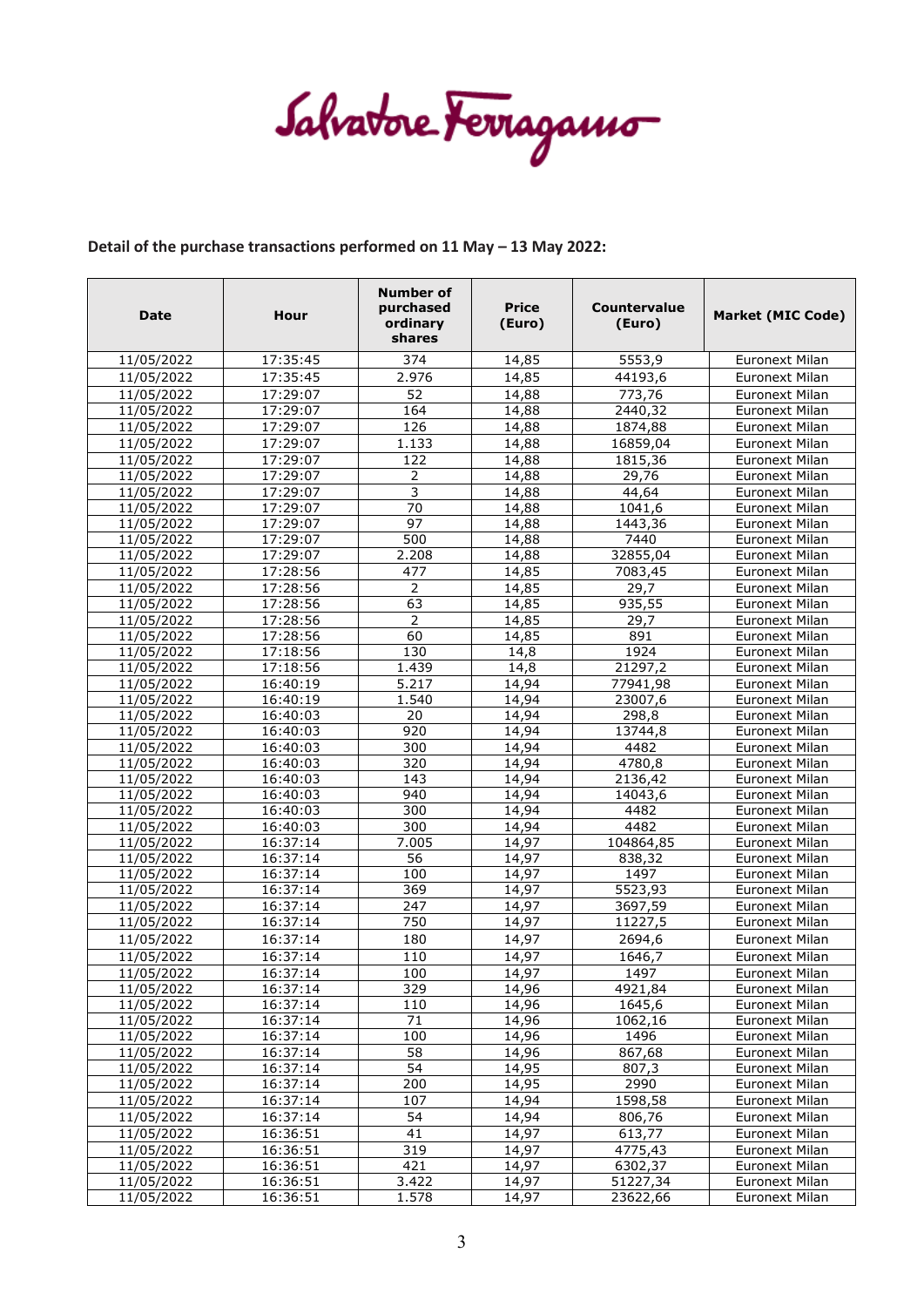|  | Salvatore Ferragamo |
|--|---------------------|
|--|---------------------|

| 11/05/2022 | 16:36:51 | 180                | 14,97 | 2694,6   | <b>Euronext Milan</b> |
|------------|----------|--------------------|-------|----------|-----------------------|
| 11/05/2022 | 16:36:51 | 110                | 14,97 | 1646,7   | Euronext Milan        |
| 11/05/2022 | 16:36:51 | 292                | 14,97 | 4371,24  | Euronext Milan        |
| 11/05/2022 | 16:36:51 | 90                 | 14,97 | 1347,3   | Euronext Milan        |
| 11/05/2022 | 16:36:51 | 419                | 14,96 | 6268,24  | <b>Euronext Milan</b> |
| 11/05/2022 | 16:36:51 | 389                | 14,96 | 5819,44  | <b>Euronext Milan</b> |
| 11/05/2022 | 16:36:51 | 750                | 14,96 | 11220    | Euronext Milan        |
| 11/05/2022 | 16:36:51 | 278                | 14,96 | 4158,88  | Euronext Milan        |
| 11/05/2022 | 16:36:51 | 180                | 14,96 | 2692,8   | <b>Euronext Milan</b> |
| 11/05/2022 | 16:36:51 | 89                 | 14,96 | 1331,44  | Euronext Milan        |
| 11/05/2022 | 16:36:51 | 200                | 14,96 | 2992     | Euronext Milan        |
| 11/05/2022 | 16:36:51 | 180                | 14,95 | 2691     | <b>Euronext Milan</b> |
| 11/05/2022 | 16:36:51 | 301                | 14,95 | 4499,95  | Euronext Milan        |
| 11/05/2022 | 16:36:51 | 110                | 14,95 | 1644,5   | <b>Euronext Milan</b> |
|            |          |                    |       |          |                       |
| 11/05/2022 | 16:36:51 | 55                 | 14,95 | 822,25   | Euronext Milan        |
| 11/05/2022 | 16:36:51 | 57                 | 14,94 | 851,58   | <b>Euronext Milan</b> |
| 11/05/2022 | 16:36:51 | $\frac{1}{337}$    | 14,94 | 5034,78  | Euronext Milan        |
| 11/05/2022 | 16:36:51 | 200                | 14,94 | 2988     | <b>Euronext Milan</b> |
| 11/05/2022 | 16:36:51 | $\overline{2}$     | 14,93 | 29,86    | Euronext Milan        |
| 11/05/2022 | 16:36:32 | 285                | 14,93 | 4255,05  | Euronext Milan        |
| 11/05/2022 | 16:36:32 | 705                | 14,93 | 10525,65 | Euronext Milan        |
| 11/05/2022 | 16:36:32 | 1.200              | 14,93 | 17916    | <b>Euronext Milan</b> |
| 11/05/2022 | 16:36:32 | 139                | 14,93 | 2075,27  | <b>Euronext Milan</b> |
| 11/05/2022 | 16:36:32 | 1.200              | 14,93 | 17916    | Euronext Milan        |
| 11/05/2022 | 16:36:32 | 1.200              | 14,93 | 17916    | <b>Euronext Milan</b> |
| 11/05/2022 | 16:36:32 | 100                | 14,93 | 1493     | Euronext Milan        |
| 11/05/2022 | 16:36:32 | 55                 | 14,93 | 821,15   | <b>Euronext Milan</b> |
|            |          |                    |       |          |                       |
| 11/05/2022 | 16:36:32 | 113                | 14,92 | 1685,96  | <b>Euronext Milan</b> |
| 11/05/2022 | 16:36:32 | 3                  | 14,92 | 44,76    | <b>Euronext Milan</b> |
| 11/05/2022 | 15:05:01 | 489                | 14,77 | 7222,53  | Euronext Milan        |
| 11/05/2022 | 15:05:01 | 22                 | 14,77 | 324,94   | Euronext Milan        |
| 11/05/2022 | 15:05:01 | 651                | 14,77 | 9615,27  | Euronext Milan        |
| 11/05/2022 | 15:05:00 | 469                | 14,77 | 6927,13  | Euronext Milan        |
| 11/05/2022 | 15:04:59 | 279                | 14,77 | 4120,83  | <b>Euronext Milan</b> |
| 11/05/2022 | 15:04:59 | 651                | 14,77 | 9615,27  | <b>Euronext Milan</b> |
| 11/05/2022 | 15:04:56 | 1.397              | 14,77 | 20633,69 | Euronext Milan        |
| 11/05/2022 | 15:04:54 | 110                | 14,77 | 1624,7   | Euronext Milan        |
| 11/05/2022 | 15:04:54 | 83                 | 14,77 | 1225,91  | Euronext Milan        |
|            | 15:04:54 | 4.567              | 14,77 |          |                       |
| 11/05/2022 |          |                    |       | 67454,59 | Euronext Milan        |
| 11/05/2022 | 15:04:54 | 1.500              | 14,77 | 22155    | Euronext Milan        |
| 11/05/2022 | 15:04:54 | 750                | 14,77 | 11077,5  | <b>Euronext Milan</b> |
| 11/05/2022 | 15:04:54 | 160                | 14,77 | 2363,2   | Euronext Milan        |
| 11/05/2022 | 15:04:54 | 180                | 14,77 | 2658,6   | <b>Euronext Milan</b> |
| 11/05/2022 | 15:04:54 | 313                | 14,77 | 4623,01  | <b>Euronext Milan</b> |
| 11/05/2022 | 15:04:54 | 170                | 14,77 | 2510,9   | <b>Euronext Milan</b> |
| 11/05/2022 | 15:04:54 | 90                 | 14,77 | 1329,3   | Euronext Milan        |
| 11/05/2022 | 15:04:54 | 440                | 14,76 | 6494,4   | Euronext Milan        |
| 11/05/2022 | 15:04:54 | 378                | 14,76 | 5579,28  | <b>Euronext Milan</b> |
| 11/05/2022 | 15:04:54 | 180                | 14,76 | 2656,8   | Euronext Milan        |
| 11/05/2022 | 15:04:54 | 110                | 14,76 | 1623,6   | <b>Euronext Milan</b> |
| 11/05/2022 | 15:04:54 | 289                | 14,76 | 4265,64  | Euronext Milan        |
| 11/05/2022 | 15:04:54 | 200                | 14,76 | 2952     | <b>Euronext Milan</b> |
| 11/05/2022 | 15:04:54 | 200                | 14,75 | 2950     | Euronext Milan        |
| 11/05/2022 | 15:04:54 | 329                | 14,75 | 4852,75  | <b>Euronext Milan</b> |
| 11/05/2022 | 15:04:54 | 180                | 14,75 | 2655     | Euronext Milan        |
| 11/05/2022 | 15:04:54 | 180                | 14,74 | 2653,2   | Euronext Milan        |
|            |          | 63                 |       |          |                       |
| 11/05/2022 | 15:04:54 |                    | 14,74 | 928,62   | Euronext Milan        |
| 11/05/2022 | 15:04:54 | 71                 | 14,74 | 1046,54  | <b>Euronext Milan</b> |
| 11/05/2022 | 15:04:54 | 429                | 14,73 | 6319,17  | Euronext Milan        |
| 11/05/2022 | 15:04:54 | 70                 | 14,73 | 1031,1   | Euronext Milan        |
| 11/05/2022 | 12:07:00 | $\overline{2.162}$ | 14,4  | 31132,8  | Euronext Milan        |
| 11/05/2022 | 12:07:00 | 152                | 14,4  | 2188,8   | Euronext Milan        |
| 11/05/2022 | 12:07:00 | 180                | 14,4  | 2592     | Euronext Milan        |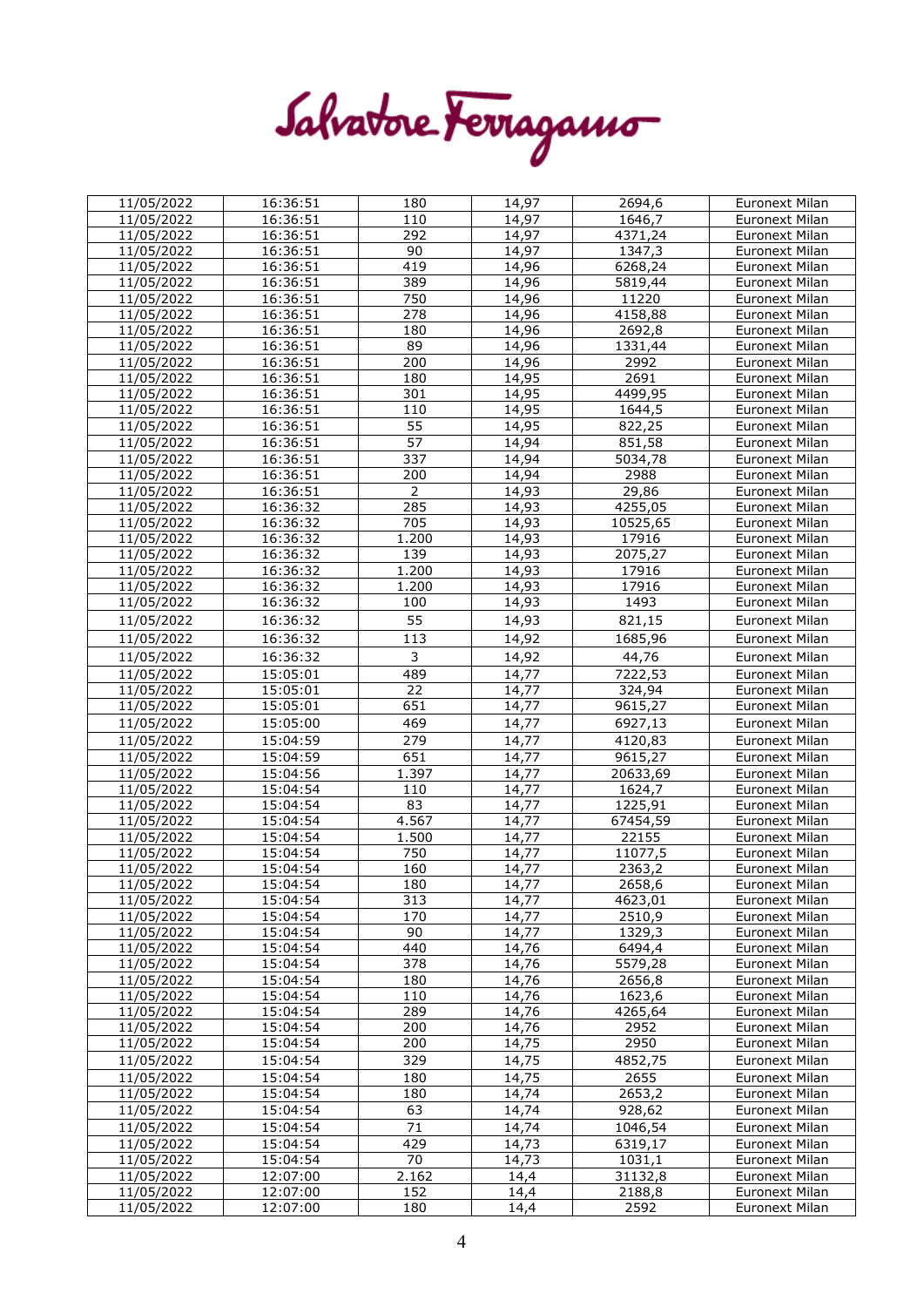Salvatore Ferragamo

| 11/05/2022 | 12:07:00 | 8.180          | 14,39 | 117710,2            | <b>Euronext Milan</b> |
|------------|----------|----------------|-------|---------------------|-----------------------|
| 11/05/2022 | 12:07:00 | 140            | 14,39 | $\overline{2014,6}$ | <b>Euronext Milan</b> |
| 11/05/2022 | 12:07:00 | 10.937         | 14,39 | 157383,43           | <b>Euronext Milan</b> |
| 11/05/2022 | 12:07:00 | 180            | 14,38 | 2588,4              | Euronext Milan        |
| 11/05/2022 | 12:07:00 | 150            | 14,38 | 2157                | Euronext Milan        |
| 11/05/2022 | 12:07:00 | 221            | 14,38 | 3177,98             | <b>Euronext Milan</b> |
| 11/05/2022 | 12:07:00 | 180            | 14,37 | 2586,6              | Euronext Milan        |
| 11/05/2022 | 12:07:00 | 150            | 14,37 | 2155,5              | Euronext Milan        |
| 11/05/2022 | 12:07:00 | 180            | 14,36 | 2584,8              | Euronext Milan        |
|            | 12:07:00 | 732            | 14,35 | 10504,2             |                       |
| 11/05/2022 |          |                |       |                     | <b>Euronext Milan</b> |
| 11/05/2022 | 12:07:00 | 420            | 14,34 | 6022,8              | Euronext Milan        |
| 11/05/2022 | 12:07:00 | 377            | 14,33 | 5402,41             | <b>Euronext Milan</b> |
| 11/05/2022 | 12:07:00 | 80             | 14,32 | 1145,6              | <b>Euronext Milan</b> |
| 11/05/2022 | 12:07:00 | 107            | 14,3  | 1530,1              | <b>Euronext Milan</b> |
| 11/05/2022 | 12:07:00 | 200            | 14,3  | 2860                | <b>Euronext Milan</b> |
| 11/05/2022 | 12:06:18 | 2.399          | 14,39 | 34521,61            | Euronext Milan        |
| 11/05/2022 | 12:06:18 | 180            | 14,39 | 2590,2              | Euronext Milan        |
| 11/05/2022 | 12:06:18 | 200            | 14,39 | 2878                | <b>Euronext Milan</b> |
| 11/05/2022 | 12:06:18 | 267            | 14,38 | 3839,46             | <b>Euronext Milan</b> |
|            |          |                |       |                     |                       |
| 11/05/2022 | 12:06:18 | 180            | 14,38 | 2588,4              | Euronext Milan        |
| 11/05/2022 | 12:06:18 | 198            | 14,37 | 2845,26             | <b>Euronext Milan</b> |
| 11/05/2022 | 12:06:18 | 120            | 14,37 | 1724,4              | <b>Euronext Milan</b> |
| 11/05/2022 | 12:06:18 | 180            | 14,37 | 2586,6              | Euronext Milan        |
| 11/05/2022 | 12:06:18 | 750            | 14,37 | 10777,5             | <b>Euronext Milan</b> |
| 11/05/2022 | 12:06:18 | 200            | 14,37 | 2874                | <b>Euronext Milan</b> |
| 11/05/2022 | 12:06:18 | 416            | 14,36 | 5973,76             | <b>Euronext Milan</b> |
| 11/05/2022 | 12:06:18 | 180            | 14,36 | 2584,8              | Euronext Milan        |
| 11/05/2022 | 12:06:18 | 750            | 14,36 | 10770               | <b>Euronext Milan</b> |
| 11/05/2022 | 12:06:18 | 732            | 14,35 | 10504,2             | Euronext Milan        |
| 11/05/2022 | 12:06:18 | 180            | 14,35 | 2583                | Euronext Milan        |
| 11/05/2022 | 12:06:18 | 139            | 14,35 | 1994,65             | Euronext Milan        |
| 11/05/2022 | 12:06:18 | 750            | 14,35 | 10762,5             | <b>Euronext Milan</b> |
|            |          |                |       |                     |                       |
| 11/05/2022 | 12:06:18 | 200            | 14,35 | 2870                | <b>Euronext Milan</b> |
| 11/05/2022 | 12:06:18 | 406            | 14,34 | 5822,04             | Euronext Milan        |
| 11/05/2022 | 12:06:18 | 750            | 14,34 | 10755               | Euronext Milan        |
| 11/05/2022 | 12:06:18 | 384            | 14,33 | 5502,72             | Euronext Milan        |
| 11/05/2022 | 12:06:18 | 200            | 14,33 | 2866                | <b>Euronext Milan</b> |
| 11/05/2022 | 12:06:18 | 34             | 14,31 | 486,54              | <b>Euronext Milan</b> |
| 11/05/2022 | 12:06:18 | $\overline{5}$ | 14,31 | 71,55               | <b>Euronext Milan</b> |
| 11/05/2022 | 12:06:18 | 200            | 14,31 | 2862                | <b>Euronext Milan</b> |
| 11/05/2022 | 12:05:41 | 4.243          | 14,36 | 60929,48            | Euronext Milan        |
| 11/05/2022 | 12:05:41 | 120            | 14,36 | 1723,2              | Euronext Milan        |
| 11/05/2022 | 12:05:41 | 200            | 14,36 | 2872                | Euronext Milan        |
|            |          |                |       |                     |                       |
| 11/05/2022 | 12:05:41 | 180            | 14,36 | 2584,8              | Euronext Milan        |
| 11/05/2022 | 12:05:41 | 750            | 14,36 | 10770               | <b>Euronext Milan</b> |
| 11/05/2022 | 12:05:41 | 120            | 14,35 | 1722                | Euronext Milan        |
| 11/05/2022 | 12:05:41 | 180            | 14,35 | 2583                | <b>Euronext Milan</b> |
| 11/05/2022 | 12:05:41 | 200            | 14,35 | 2870                | <b>Euronext Milan</b> |
| 11/05/2022 | 12:05:41 | 733            | 14,34 | 10511,22            | Euronext Milan        |
| 11/05/2022 | 12:05:41 | 394            | 14,34 | 5649,96             | Euronext Milan        |
| 11/05/2022 | 12:05:41 | 750            | 14,34 | 10755               | <b>Euronext Milan</b> |
| 11/05/2022 | 12:05:41 | 750            | 14,34 | 10755               | Euronext Milan        |
| 11/05/2022 | 12:05:41 | 200            | 14,33 | 2866                | Euronext Milan        |
| 11/05/2022 | 12:05:41 | 495            | 14,32 | 7088,4              | Euronext Milan        |
| 11/05/2022 | 12:05:41 | 71             | 14,31 | 1016,01             | <b>Euronext Milan</b> |
|            | 12:05:41 | 408            | 14,31 | 5838,48             | <b>Euronext Milan</b> |
| 11/05/2022 |          |                |       |                     |                       |
| 11/05/2022 | 12:05:41 | 6              | 14,31 | 85,86               | Euronext Milan        |
| 11/05/2022 | 12:05:41 | 200            | 14,31 | 2862                | Euronext Milan        |
| 11/05/2022 | 11:21:40 | 71             | 14,25 | 1011,75             | <b>Euronext Milan</b> |
| 11/05/2022 | 11:21:40 | 5.000          | 14,25 | 71250               | Euronext Milan        |
|            |          |                |       |                     |                       |
| 11/05/2022 | 11:21:40 | 200            | 14,25 | 2850                | Euronext Milan        |
| 11/05/2022 | 11:21:40 | 1              | 14,24 | 14,24               | Euronext Milan        |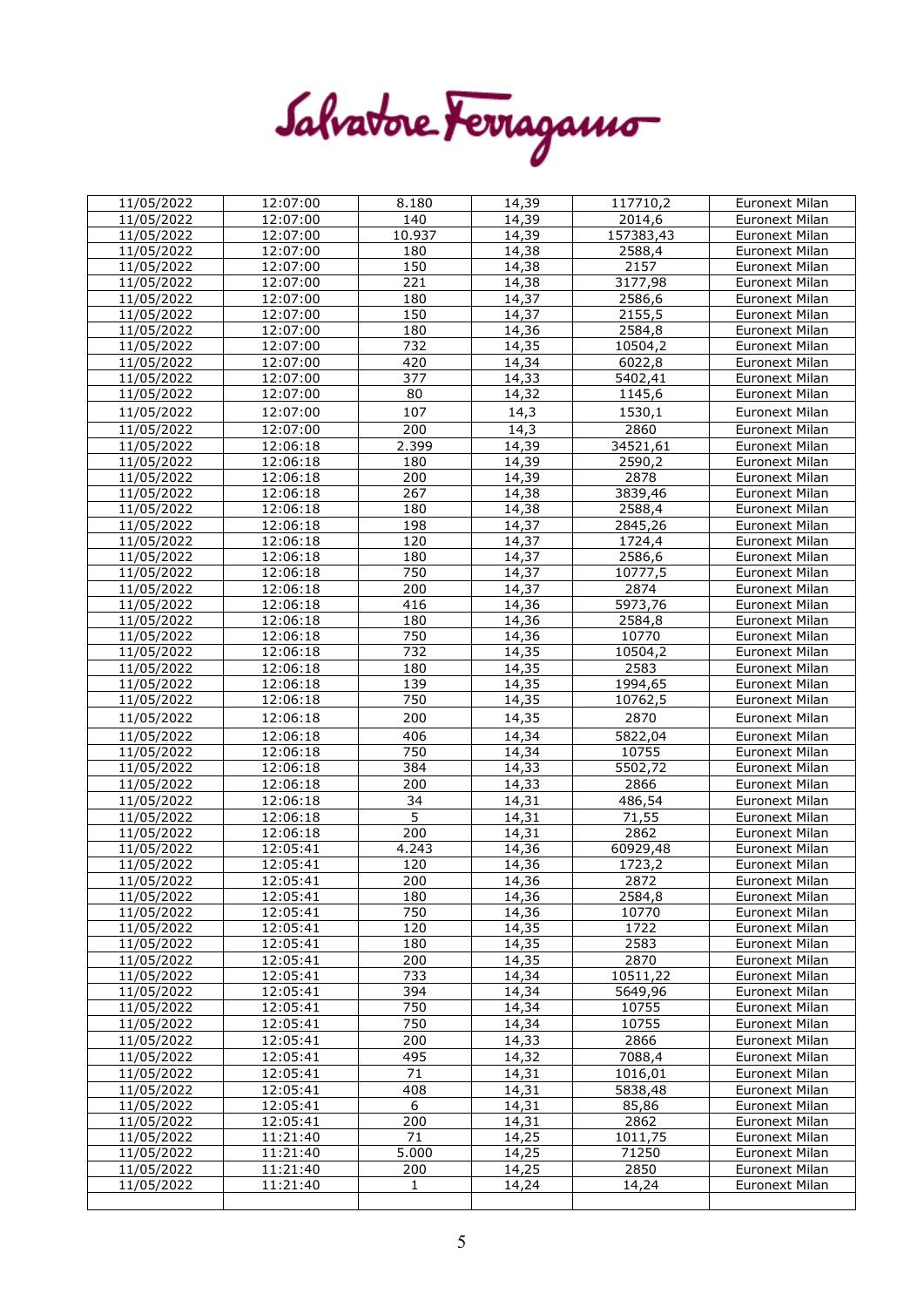| Salvatore Ferragamo |
|---------------------|
|                     |

| 12/05/2022 | 17:35:19 | 1.360           | 14,95 | 20332           | Euronext Milan        |
|------------|----------|-----------------|-------|-----------------|-----------------------|
| 12/05/2022 | 17:35:19 | 668             | 14,95 | 9986,6          | <b>Euronext Milan</b> |
| 12/05/2022 | 17:35:19 | 815             | 14,95 | 12184,25        | Euronext Milan        |
| 12/05/2022 | 15:32:54 | 3.614           | 14,57 | 52655,98        | Euronext Milan        |
| 12/05/2022 | 15:32:54 | 1.386           | 14,57 | 20194,02        | Euronext Milan        |
| 12/05/2022 | 15:32:39 | 172             | 14,57 | 2506,04         | <b>Euronext Milan</b> |
| 12/05/2022 | 15:32:38 | 1               | 14,57 | 14,57           | <b>Euronext Milan</b> |
| 12/05/2022 | 15:30:15 | $\mathbf{1}$    | 14,57 | 14,57           | Euronext Milan        |
| 12/05/2022 | 15:30:13 | 1.223           | 14,57 | 17819,11        | Euronext Milan        |
|            | 15:30:13 | 3               | 14,57 |                 |                       |
| 12/05/2022 |          |                 |       | 43,71           | <b>Euronext Milan</b> |
| 12/05/2022 | 15:30:01 | 334             | 14,57 | 4866,38         | Euronext Milan        |
| 12/05/2022 | 15:29:57 | 1.560           | 14,57 | 22729,2         | Euronext Milan        |
| 12/05/2022 | 15:29:56 | 1.560           | 14,57 | 22729,2         | <b>Euronext Milan</b> |
| 12/05/2022 | 15:28:55 | 390             | 14,57 | 5682,3          | <b>Euronext Milan</b> |
| 12/05/2022 | 15:28:55 | 704             | 14,57 | 10257,28        | Euronext Milan        |
| 12/05/2022 | 15:28:27 | $\overline{2}$  | 14,57 | 29,14           | <b>Euronext Milan</b> |
| 12/05/2022 | 15:28:26 | 133             | 14,57 | 1937,81         | <b>Euronext Milan</b> |
| 12/05/2022 | 15:28:18 | 331             | 14,57 | 4822,67         | Euronext Milan        |
| 12/05/2022 | 15:27:06 | 440             | 14,57 | 6410,8          | Euronext Milan        |
| 12/05/2022 | 15:27:06 | 1.560           | 14,57 | 22729,2         | <b>Euronext Milan</b> |
| 12/05/2022 | 14:46:11 | 34              | 14,6  | 496,4           | <b>Euronext Milan</b> |
| 12/05/2022 | 14:45:20 | 589             | 14,6  | 8599,4          | <b>Euronext Milan</b> |
| 12/05/2022 | 14:45:20 | 11              | 14,6  | 160,6           | <b>Euronext Milan</b> |
|            |          |                 |       |                 |                       |
| 12/05/2022 | 14:44:31 | 123             | 14,6  | 1795,8          | <b>Euronext Milan</b> |
| 12/05/2022 | 14:44:27 | $\overline{5}$  | 14,6  | $\overline{73}$ | Euronext Milan        |
| 12/05/2022 | 14:44:15 | $\overline{9}$  | 14,6  | 131,4           | <b>Euronext Milan</b> |
| 12/05/2022 | 14:44:14 | $\overline{88}$ | 14,6  | 1284,8          | <b>Euronext Milan</b> |
| 12/05/2022 | 14:44:14 | 453             | 14,6  | 6613,8          | Euronext Milan        |
| 12/05/2022 | 14:40:27 | $\,8\,$         | 14,6  | 116,8           | Euronext Milan        |
| 12/05/2022 | 14:39:27 | $\overline{7}$  | 14,6  | 102,2           | Euronext Milan        |
| 12/05/2022 | 14:38:28 | 6               | 14,6  | 87,6            | Euronext Milan        |
| 12/05/2022 | 14:37:29 | $\overline{31}$ | 14,6  | 452,6           | <b>Euronext Milan</b> |
| 12/05/2022 | 14:37:27 | $\overline{5}$  | 14,6  | 73              | Euronext Milan        |
| 12/05/2022 | 14:36:45 | $\overline{7}$  | 14,6  | 102,2           | Euronext Milan        |
| 12/05/2022 | 14:35:27 | $\overline{7}$  | 14,6  | 102,2           | <b>Euronext Milan</b> |
| 12/05/2022 | 14:35:24 | 800             | 14,6  | 11680           | Euronext Milan        |
| 12/05/2022 | 14:34:28 | 634             | 14,6  | 9256,4          | Euronext Milan        |
| 12/05/2022 | 14:34:28 | 7               | 14,6  | 102,2           | <b>Euronext Milan</b> |
| 12/05/2022 | 14:33:27 | 7               | 14,6  | 102,2           | Euronext Milan        |
| 12/05/2022 | 14:27:32 | 105             | 14,6  | 1533            | Euronext Milan        |
| 12/05/2022 | 14:27:27 | 300             | 14,6  | 4380            | <b>Euronext Milan</b> |
| 12/05/2022 | 14:27:27 | 5               | 14,6  | 73              | <b>Euronext Milan</b> |
| 12/05/2022 | 14:27:16 | 100             |       | 1460            | Euronext Milan        |
|            |          |                 | 14,6  |                 |                       |
| 12/05/2022 | 14:04:59 | 319             | 14,6  | 4657,4          | Euronext Milan        |
| 12/05/2022 | 14:04:57 | 8               | 14,6  | 116,8           | Euronext Milan        |
| 12/05/2022 | 14:04:22 | 75              | 14,6  | 1095            | <b>Euronext Milan</b> |
| 12/05/2022 | 13:52:26 | 993             | 14,68 | 14577,24        | Euronext Milan        |
| 12/05/2022 | 13:52:26 | 4.504           | 14,68 | 66118,72        | <b>Euronext Milan</b> |
| 12/05/2022 | 13:52:26 | 636             | 14,68 | 9336,48         | Euronext Milan        |
| 12/05/2022 | 13:52:26 | 300             | 14,68 | 4404            | Euronext Milan        |
| 12/05/2022 | 13:52:26 | 300             | 14,68 | 4404            | Euronext Milan        |
| 12/05/2022 | 13:52:26 | 684             | 14,68 | 10041,12        | <b>Euronext Milan</b> |
| 12/05/2022 | 13:52:26 | 1.100           | 14,68 | 16148           | <b>Euronext Milan</b> |
| 12/05/2022 | 13:52:26 | 1.298           | 14,68 | 19054,64        | Euronext Milan        |
| 12/05/2022 | 13:52:26 | 72              | 14,68 | 1056,96         | Euronext Milan        |
| 12/05/2022 | 13:52:26 | 113             | 14,68 | 1658,84         | <b>Euronext Milan</b> |
| 12/05/2022 | 13:52:06 | 4.799           | 14,7  | 70545,3         | Euronext Milan        |
| 12/05/2022 | 13:52:06 | 5.000           | 14,7  | 73500           | Euronext Milan        |
| 12/05/2022 | 13:52:06 | $\mathbf{1}$    | 14,69 | 14,69           | <b>Euronext Milan</b> |
|            | 13:52:06 | 200             | 14,69 | 2938            | <b>Euronext Milan</b> |
| 12/05/2022 |          |                 |       |                 |                       |
| 12/05/2022 | 13:52:01 | 1.404           | 14,7  | 20638,8         | Euronext Milan        |
| 12/05/2022 | 13:52:01 | 338             | 14,7  | 4968,6          | Euronext Milan        |
| 12/05/2022 | 13:52:01 | 411             | 14,7  | 6041,7          | Euronext Milan        |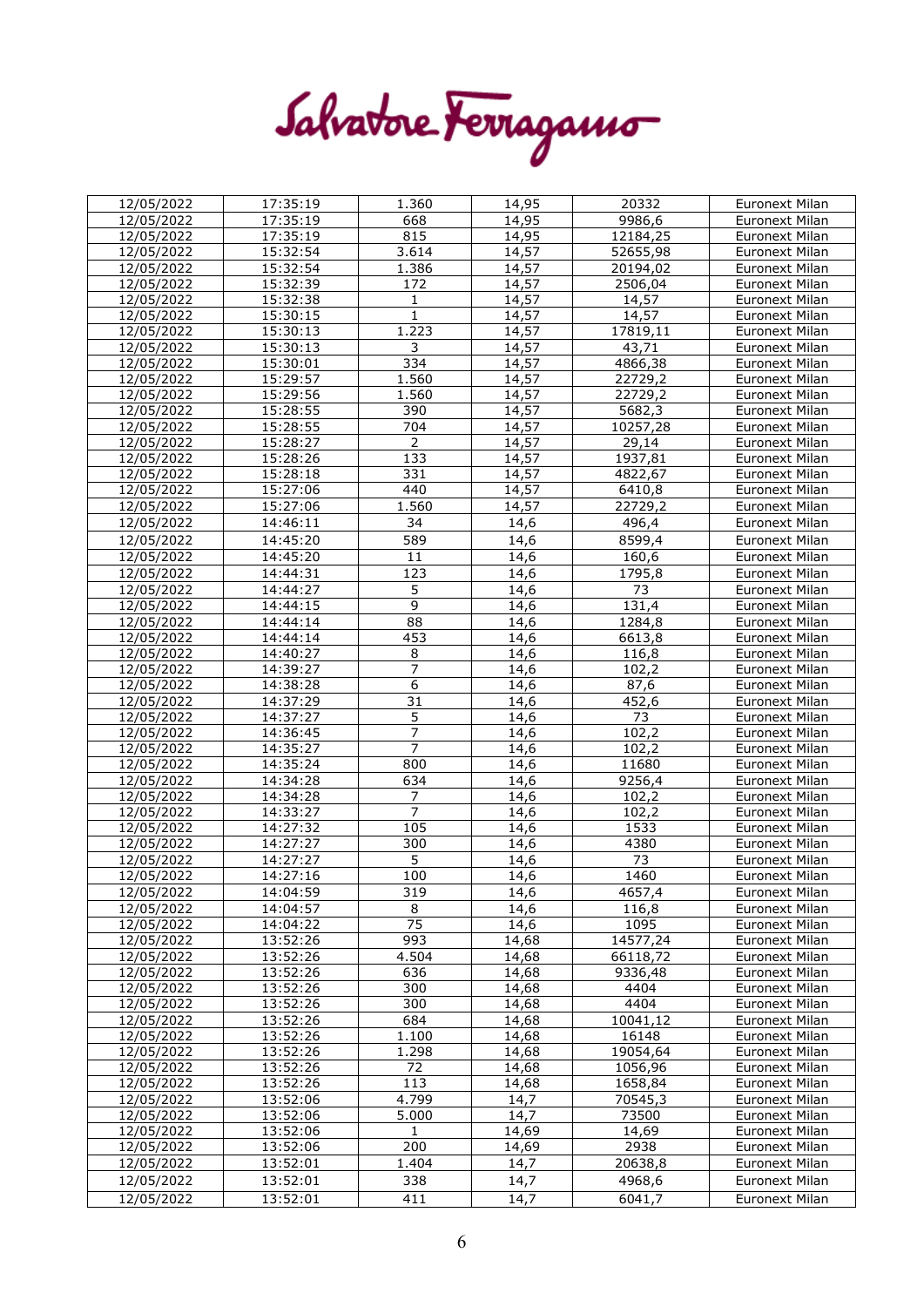Salvatore Ferragamo

| 12/05/2022               | 13:52:01               | 176            | 14,7              | 2587,2             | Euronext Milan                   |
|--------------------------|------------------------|----------------|-------------------|--------------------|----------------------------------|
| 12/05/2022               | 13:52:01               | 750            | 14,7              | 11025              | Euronext Milan                   |
| 12/05/2022               | 13:52:01               | 5.000          | 14,7              | 73500              | <b>Euronext Milan</b>            |
| 12/05/2022               | 13:52:01               | 372            | 14,69             | 5464,68            | Euronext Milan                   |
| 12/05/2022               | 13:52:01               | 750            | 14,69             | 11017,5            | <b>Euronext Milan</b>            |
| 12/05/2022               | 13:52:01               | 176            | 14,69             | 2585,44            | Euronext Milan                   |
| 12/05/2022               | 13:52:01               | 200            | 14,69             | 2938               | Euronext Milan                   |
| 12/05/2022               | 13:52:01               | 176            | 14,68             | 2583,68            | Euronext Milan                   |
| 12/05/2022               | 13:52:01               | $\mathbf{1}$   | 14,67             | 14,67              | Euronext Milan                   |
| 12/05/2022               | 13:52:01               | 112            | 14,66             | 1641,92            | Euronext Milan                   |
| 12/05/2022               | 13:52:01               | 62             | 14,66             | 908,92             | Euronext Milan                   |
| 12/05/2022               | 13:52:01               | 72             | 14,66             | 1055,52            | Euronext Milan                   |
| 12/05/2022               | 13:51:50               | 3.417          | 14,7              | 50229,9            | Euronext Milan                   |
| 12/05/2022               | 13:51:50               | 176            | $\overline{14,7}$ | 2587,2             | Euronext Milan                   |
| 12/05/2022               | 13:51:50               | 5.000          | 14,7              | 73500              | Euronext Milan                   |
| 12/05/2022               | 13:51:50               | 338            | 14,7              | 4968,6             | <b>Euronext Milan</b>            |
| 12/05/2022               | 13:51:50               | 130            | 14,7              | 1911               | Euronext Milan                   |
| 12/05/2022               | 13:51:50               | 330            | $\overline{14,7}$ | 4851               | Euronext Milan                   |
| 12/05/2022               | 13:51:50               | 200            | 14,69             | 2938               | <b>Euronext Milan</b>            |
| 12/05/2022               | 13:51:50               | 409            | 14,68             | 6004,12            | Euronext Milan                   |
| 12/05/2022               | 13:51:36               | 3.073          | 14,67             | 45080,91           | <b>Euronext Milan</b>            |
| 12/05/2022               | 13:51:36               | 200            | 14,67             | 2934               | Euronext Milan                   |
| 12/05/2022               | 13:51:36               | 400            | 14,67             | 5868               | Euronext Milan                   |
| 12/05/2022               | 13:51:36               | 491            | 14,67             | 7202,97            | Euronext Milan                   |
| 12/05/2022               | 13:51:36               | 176            | 14,67             | 2581,92            | <b>Euronext Milan</b>            |
| 12/05/2022               | 13:51:36               | 200            | 14,67             | 2934               | Euronext Milan                   |
| 12/05/2022               | 13:51:36               | 330            | 14,66             | 4837,8             | <b>Euronext Milan</b>            |
| 12/05/2022               | 13:51:36               | 30             | 14,65             | 439,5              | Euronext Milan                   |
| 12/05/2022               | 13:51:36               | 100            | 14,65             | 1465               | <b>Euronext Milan</b>            |
| 12/05/2022               | 11:05:03               | 3.420          | 14,75             | 50445              | <b>Euronext Milan</b>            |
| 12/05/2022               | 11:05:03               | 1.052          | 14,75             | 15517              | <b>Euronext Milan</b>            |
| 12/05/2022               | 11:05:03               | 200            | 14,75             | 2950               | Euronext Milan                   |
| 12/05/2022               | 11:05:03               | 93             | 14,75             | 1371,75            | Euronext Milan                   |
| 12/05/2022               | 11:05:03               | 33             | 14,75             | 486,75             | <b>Euronext Milan</b>            |
| 12/05/2022               | 11:05:03               | $\overline{2}$ | 14,74             | 29,48              | Euronext Milan                   |
| 12/05/2022               | 11:05:03               | 200            | 14,74             | 2948               | Euronext Milan                   |
| 12/05/2022               | 11:04:07               | 5.015          | 14,75             | 73971,25           | Euronext Milan                   |
| 12/05/2022               | 11:04:07               | 600            | 14,75             | 8850               | Euronext Milan                   |
| 12/05/2022               | 11:04:07               | 4.085          | 14,75             | 60253,75           | Euronext Milan                   |
| 12/05/2022               | $\overline{11}$ :04:07 | 100            | 14,74             | 1474               | Euronext Milan                   |
| $\overline{12}/05/2022$  | 11:04:07               | 200            | 14,74             | 2948               | Euronext Milan                   |
| 12/05/2022               | 11:04:03               | 3.290          | 14,75             | 48527,5            | Euronext Milan                   |
| 12/05/2022               | 11:04:03               | 176            | 14,75             | 2596               | <b>Euronext Milan</b>            |
| 12/05/2022               | 11:04:03               | 5.000          | 14,75             | 73750              | Euronext Milan                   |
| 12/05/2022               | 11:04:03               | 750            | 14,75             | 11062,5            | <b>Euronext Milan</b>            |
| 12/05/2022<br>12/05/2022 | 11:04:03<br>11:04:03   | 100<br>176     | 14,75<br>14,74    | 1475<br>2594,24    | Euronext Milan<br>Euronext Milan |
| 12/05/2022               | 11:04:03               | 200            | 14,74             | 2948               | Euronext Milan                   |
| 12/05/2022               | 11:04:03               | 200            | 14,74             | 2948               | <b>Euronext Milan</b>            |
| 12/05/2022               | 11:04:03               | $\overline{4}$ | 14,73             | 58,92              | Euronext Milan                   |
| 12/05/2022               | 11:04:03               | 104            | 14,72             |                    | <b>Euronext Milan</b>            |
|                          |                        |                |                   | 1530,88            |                                  |
| 12/05/2022               | 11:03:53               | 4.210          | 14,71<br>14,71    | 61929,1<br>1309,19 | Euronext Milan                   |
| 12/05/2022               |                        |                |                   |                    | <b>Euronext Milan</b>            |
|                          | 11:03:53               | 89             |                   |                    |                                  |
| 12/05/2022               | 11:03:53               | 417            | 14,71             | 6134,07            | <b>Euronext Milan</b>            |
| 12/05/2022               | 11:03:53               | 284            | 14,71             | 4177,64            | Euronext Milan                   |
| 12/05/2022               | 11:03:47               | 1.838          | 14,7              | 27018,6            | <b>Euronext Milan</b>            |
| 12/05/2022               | 11:03:47               | 72             | 14,7              | 1058,4             | Euronext Milan                   |
| 12/05/2022               | 11:03:47               | 178            | 14,7              | 2616,6             | Euronext Milan                   |
| 12/05/2022               | 11:03:47               | 2.538          | 14,7              | 37308,6            | Euronext Milan                   |
| 12/05/2022               | 11:03:47               | 34             | 14,7              | 499,8              | Euronext Milan                   |
| 12/05/2022<br>12/05/2022 | 11:03:47<br>11:03:47   | 335<br>5       | 14,7<br>14,7      | 4924,5<br>73,5     | Euronext Milan<br>Euronext Milan |